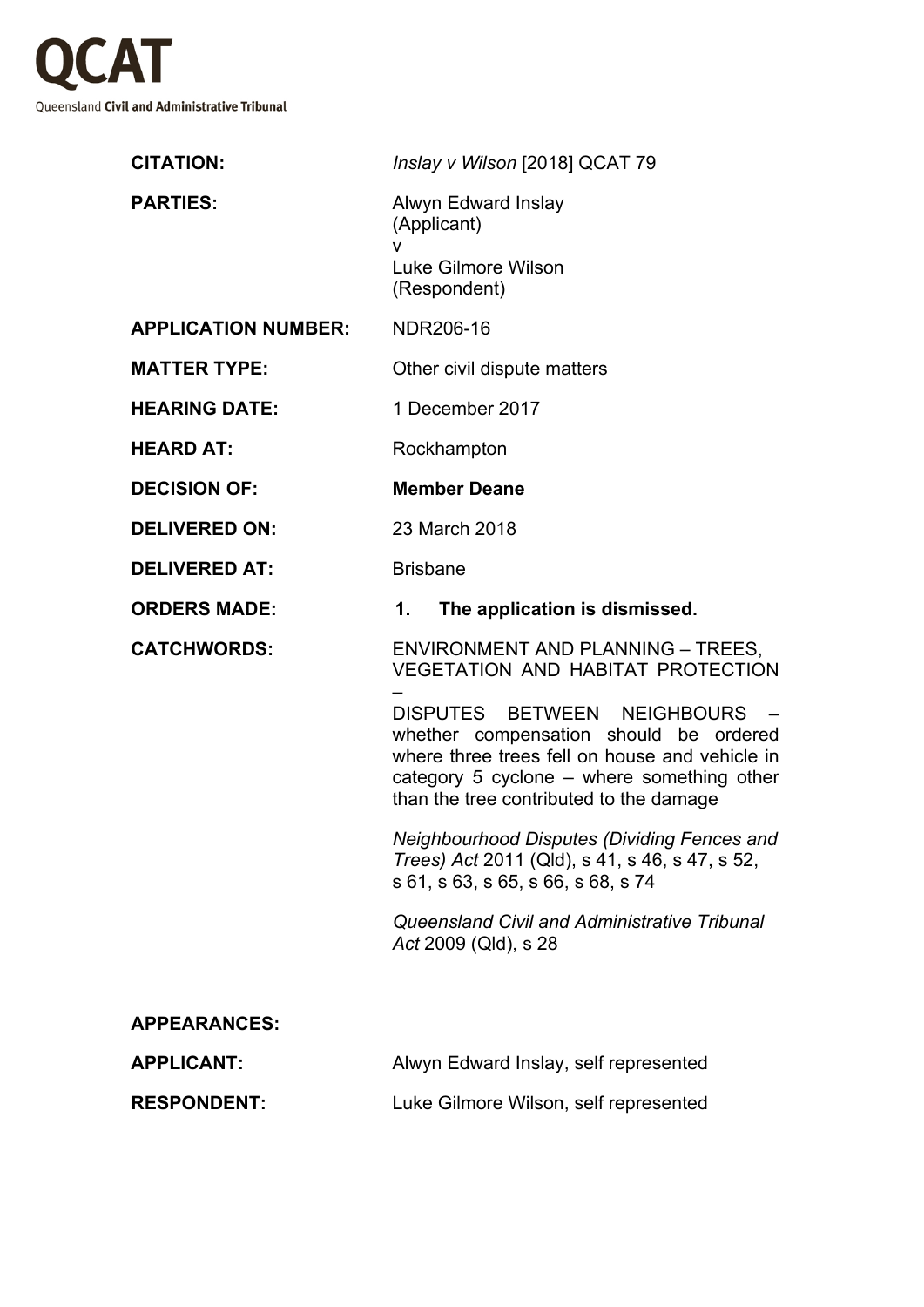## **REASONS FOR DECISION**

- [1] Mr Inslay and Mr Wilson are neighbours. Mr Inslay's block of land fronts the street. Mr Wilson's land includes a strip of land, used as a driveway adjacent to Mr Inslay's block, leading to Mr Wilson's house, which is set back some distance from the street. During these proceedings, the strip of land was referred to as 'the easement'. There is limited evidence before me about the easement. From the photographic evidence there does not appear to be any fence between Mr Inslay's land and the easement. Its terms were not before me. A copy of the survey plan depicting the easement and its dimensions was not before me. Another neighbour, who was not a party to this proceeding, apparently has the legal benefit of the easement over Mr Wilson's land to access the neighbour's land, which is also set back from the street.
- [2] Mr Inslay's evidence is that there were three trees, which were located on Mr Wilson's land, which fell and caused damage to his house and a vehicle. Mr Wilson conceded at an early time that, during a category 5 cyclone, in February 2015, at least one tree on Mr Wilson's land fell on Mr Inslay's house.
- [3] The evidence is, and I accept, that many healthy trees fell and caused damage during that cyclone in Yeppoon and that as a category 5 cyclone it was an extreme event even for such a region.
- [4] Mr Inslay commenced these proceedings<sup>1</sup> seeking:
	- a) to remove a bloodwood tree and a bluegum tree on Mr Wilson's land on the basis that they were an imminent risk of causing damage to Mr Inslay's property, if Mr Wilson did not attend to major pruning or removal of the trees; and
	- b) an order that Mr Wilson pay compensation to him in respect of damage to Mr Inslay's land or property in the amount of \$25,000 caused by other trees on Mr Wilson's land in February 2015.
- [5] A partial resolution of Mr Inslay's claim relating to the bloodwood tree resolved by direction dated 14 September 2017.
- [6] At the hearing, the parties informed me that the only issue remaining in dispute on Mr Inslay's claim was whether Mr Inslay was entitled to compensation for damage caused in February 2015. Mr Wilson had apparently attended to pruning the gumtree referred to in the Application.

## **Have all pre-requisites to an order been complied with?**

[7] I am not satisfied that there has been compliance with all of the relevant pre-requisites set out in section 65 of the *Neighbourhood Disputes (Dividing Fences and Trees) Act* 2011 (Qld) (the Act) for the making of an

1 Exhibit 1.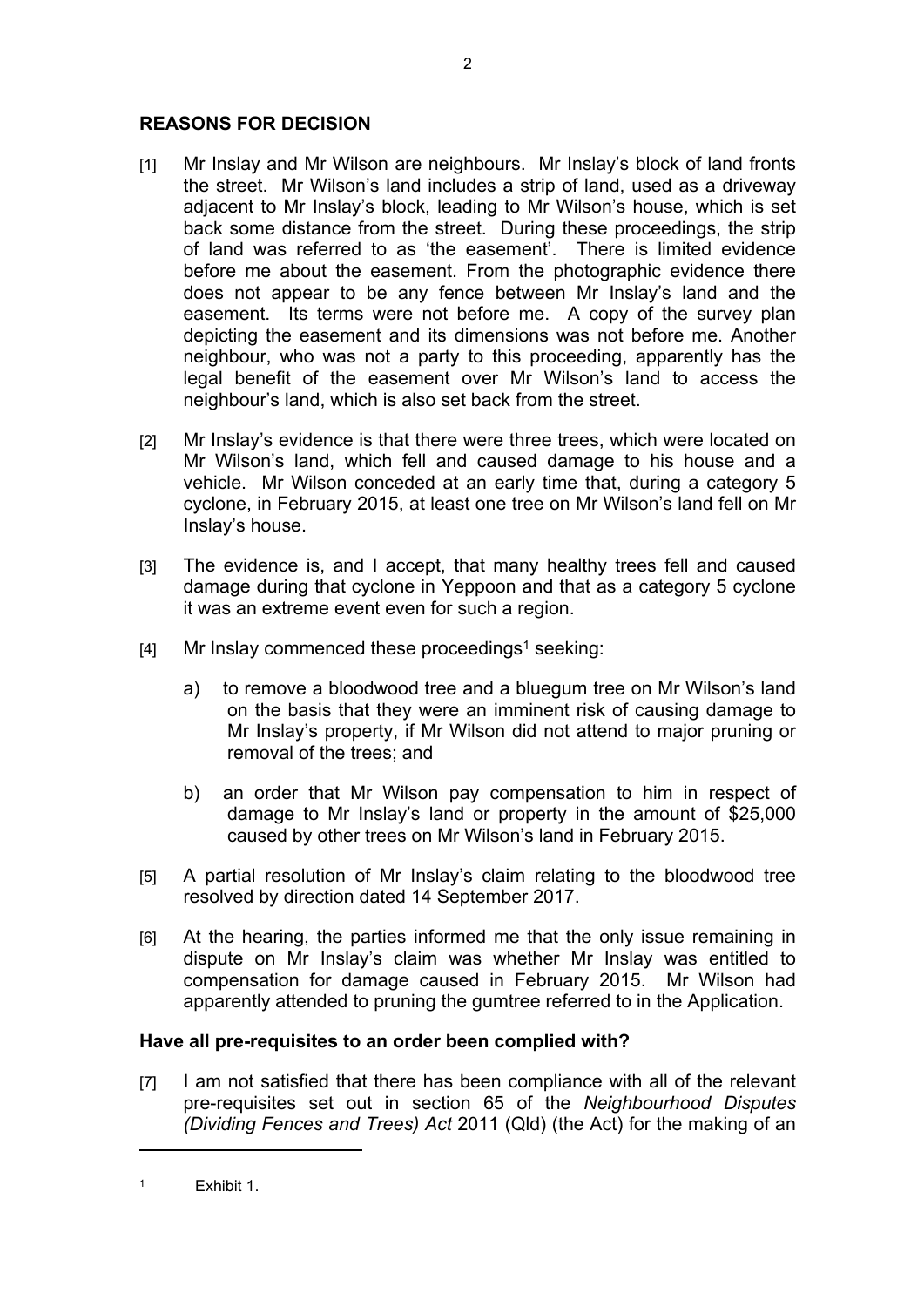order under section 66 of the Act. On this basis, the application ought to be dismissed.

- [8] Mr Inslay produced a copy of correspondence from his solicitors to Mr Wilson dated 7 December 2015 and 2 September 2016 seeking to resolve this matter prior to bringing this application and copies of correspondence from Mr Wilson's insurer, who declined to offer Mr Inslay any compensation. Apparently, Mr Inslay did not hold insurance himself. In Mr Wilson's insurer's view, the damage was not caused or contributed to by any negligence of Mr Wilson but rather the loss was as a result of an Act of God. The terms of Mr Wilson's insurance policy were not before me. In any event, whether or not Mr Wilson's insurance policy responds to the claim is not a relevant consideration as to whether Mr Inslay has proved an entitlement under the Act to orders.
- [9] I am satisfied that there were reasonable efforts made to resolve this dispute prior to commencing this proceeding.<sup>2</sup>
- [10] A matter I must be satisfied about before making an order under section 66 of the Act is that Mr Inslay has taken all reasonable steps to resolve the issue under any relevant local law, local government scheme or local government administrative process.  $3$  There is no evidence before me about whether there exists such a scheme or process. Mr Inslay's application at question 6 indicated that there had been no attempt to resolve the dispute in such a way. A review of the Livingstone Shire Council's website does not clearly indicate that it has such a process.
- [11] Another matter I must be satisfied about before making an order under section 66 of the Act is that Mr Inslay gave a copy of the application to the local government authority.<sup>4</sup> Mr Inslay was directed to do so by direction dated 9 February 2017. There is no evidence before me that Mr Inslay complied with this direction nor that the requirement was waived.
- [12] I am not satisfied that a copy of the application was given to the local government authority as required. I am therefore not satisfied that I have jurisdiction to make orders under section 66 of the Act, including the payment of compensation.

## **If the pre-requisites had been met, has Mr Inslay proved an entitlement to compensation?**

[13] Even if I was satisfied that there had been compliance with all of the prerequisites for the making of an order under section 66 of the Act, I would not be satisfied on the balance of probabilities that Mr Inslay is entitled to an order for compensation under the Act for the reasons set out below.

<sup>2</sup> *Neighbourhood Disputes (Dividing Fences and Trees) Act* 2011 (Qld) (the Act), section 65(a).

<sup>3</sup> Ibid, section 65(b).

<sup>4</sup> Ibid, section 65(d) and section 63(1)(b).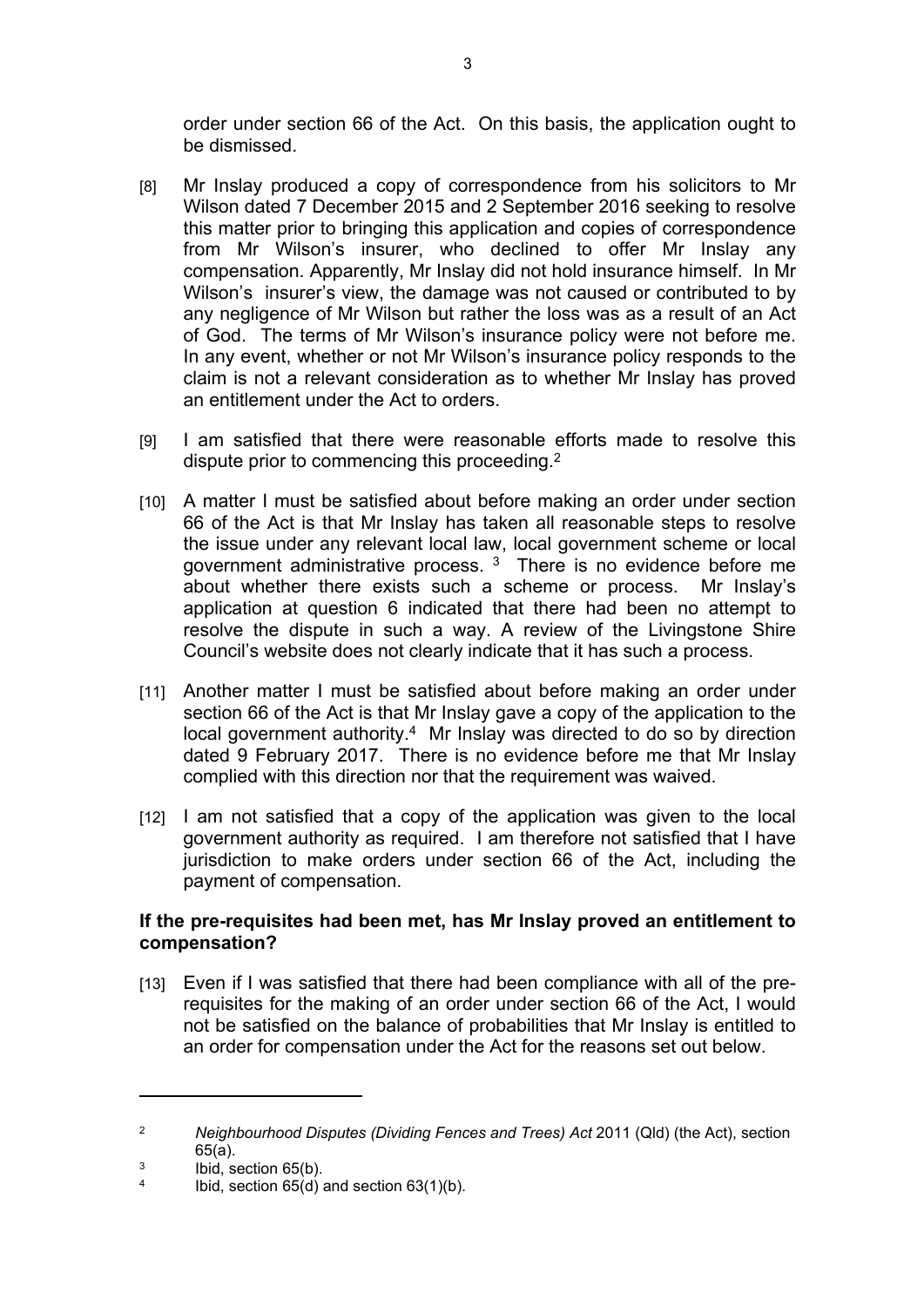- [14] Mr Inslay is the applicant and bears the onus of establishing on the balance of probabilities his entitlement to compensation.
- [15] The Tribunal has broad powers to hear and decide

any matter in relation to a tree in which it is alleged that, as at the date of the application to QCAT, land is affected by the tree.<sup>5</sup>

- [16] Land is '*affected by a tree'* at a particular time if the tree has caused serious damage to the land or any property on the land $6$  and the land adjoins the land on which the tree is situated.<sup>7</sup> A tree is situated on land if the base of the tree is or was previously situated wholly or mainly on the land.<sup>8</sup>
- [17] For the purposes of the Act, I accept that Mr Wilson was the tree-keeper of a tree or trees, which fell during the cyclone and Mr Inslay is a neighbour and that Mr Inslay's land was affected by a tree.
- [18] A tree-keeper is responsible for:
	- a) the proper care and maintenance of the tree-keeper's tree;<sup>9</sup>
	- b) ensuring a tree does not cause serious damage to a person's land or any property on a person's land.<sup>10</sup>
- [19] The Act specifically provides that section 52 of the Act does not create a civil cause of action based on a breach of a tree-keeper's responsibility.<sup>11</sup>
- [20] The Tribunal has broad powers to make orders it considers appropriate in relation to a tree affecting the neighbour's land to remedy serious damage to the neighbour's land or any property on the neighbour's land.<sup>12</sup> The Tribunal may make an order even if the tree has been completely removed unless the tree-keeper has sold the land on which the tree was situated since the damage was caused.<sup>13</sup> There is suggestion that Mr Wilson had sold the land.
- [21] Where serious damage is alleged, the Tribunal may consider whether anything other than the tree has contributed to the damage including any act or omission of the neighbour and any steps taken by the tree-keeper or the neighbour to prevent or rectify the damage.<sup>14</sup>

<sup>5</sup> Ibid, section 61.

<sup>6</sup> Ibid, section 46(a)(ii)(B).

<sup>7</sup> Ibid, section 46(b).

<sup>8</sup> Ibid, section 47(1).

<sup>9</sup>  $\frac{9}{10}$  Ibid, section 41.

<sup>&</sup>lt;sup>10</sup> Ibid, section  $52(2)(b)$ .<br><sup>11</sup> Ibid, section  $52(3)$ .

 $11$  Ibid, section 52(3).

 $12$  Ibid, section 66.

 $13$  Ibid, sections 68(1) and (2).

Ibid, section 74.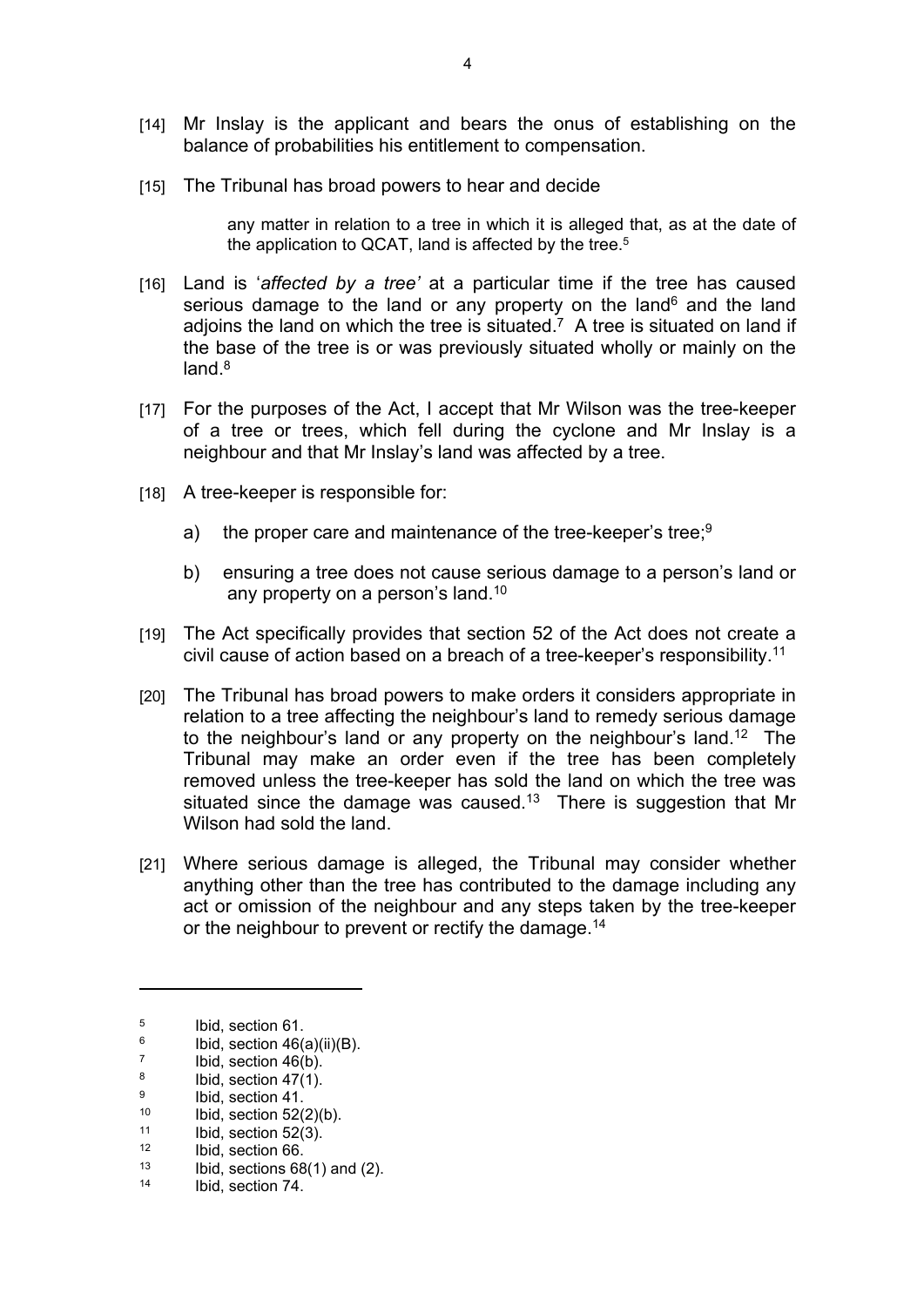- [22] There was a lack of precision in setting out Mr Inslay's claims as a number of trees were referenced without clearly identifying, which tree was being referenced. Further, despite directions, Mr Inslay did not file a statement of evidence setting out his own evidence explaining his account of his conversations with Mr Wilson, what transpired when the cyclone occurred, what the various photographs demonstrated and explaining the quotes.
- [23] In these circumstances, I allowed Mr Inslay an opportunity to explain his case, by way of oral evidence. Mr Inslay was of the view that the documents were self-explanatory as the photographs showed the damage to the house and the vehicle.
- [24] Mr Inslay filed a paginated copy of documents, most of which had previously been filed.<sup>15</sup> His evidence was that photographs showed:
	- a) two sizeable trees rather than minor branches leaning on his house after the cyclone.<sup>16</sup>
	- b) the size of the trees, which fell given that the distance between his yard and the neighbour's house is approximately 20 metres.<sup>17</sup> The photograph shows that the trees took up much of that space after they had been cut into pieces.
	- c) the third tree, which fell on the vehicle.<sup>18</sup> Mr Inslay's oral evidence was that the vehicle was parked toward the front of his house.
- [25] During the hearing, Mr Inslay produced a revised map showing the approximate location of the three trees, which fell on his house or the vehicle.<sup>19</sup> Mr Wilson conceded their approximate location although considered they were likely located somewhat closer to the street than as shown on the map.
- [26] I find, on the balance of probabilities, that three trees situated on Mr Wilson's land fell on Mr Inslay's house and a vehicle during a category 5 cyclone in February 2015.
- [27] There is little evidence before me about which species those trees were. Mr Wilson conceded that one of the trees was a mature gum tree.<sup>20</sup>
- [28] Mr Wilson's evidence is, and I accept, that between 1997 and 2015 there were a number of severe weather events affecting his property and that

<sup>&</sup>lt;sup>15</sup> Filed 20 October 2017. During the hearing, I did not give this bundle a separate exhibit number because document number one purported to be a copy of the application together with its annexures. On review, Annexure B contains more photographs than contained in the original application. I refer to the paginated bundle as Exhibit 12.

 $16$  Exhibit 12, page 41.

 $17$  Ibid, page 51.

 $18$  Ibid, page 40.<br> $19$  Exhibit 11

 $19$  Exhibit 11.<br> $20$  Exhibit 0.01 Exhibit 9 at [6].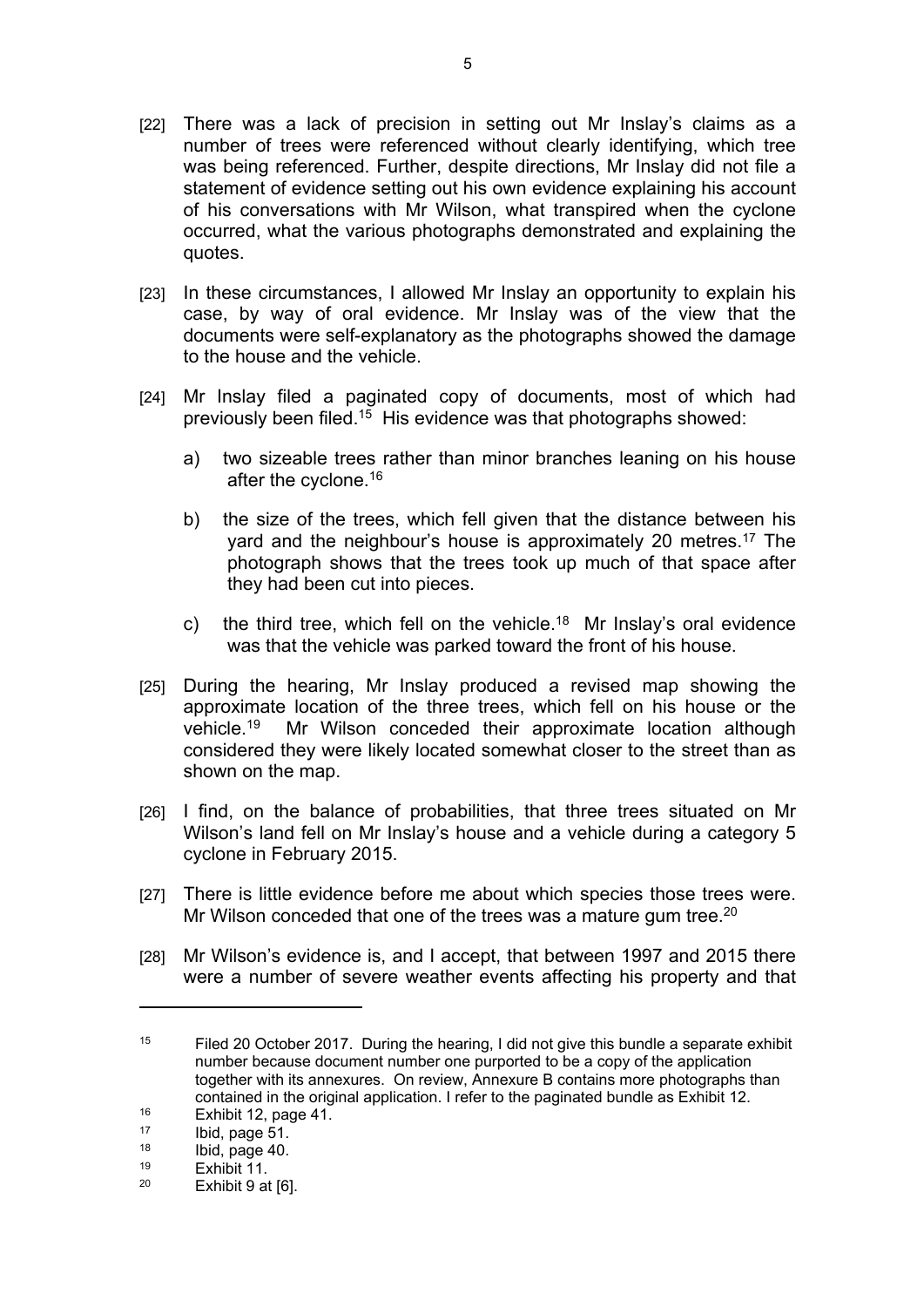the trees, which fell in 2015, did not cause damage in those previous extreme weather events. He also gave evidence that in addition to severe winds, heavy rainfall was associated with the cyclone in February 2015. The evidence is, and I accept, that up to 300 mm of rain was recorded in 6-8 hours on the afternoon and evening of 20 February 2015.<sup>21</sup>

- [29] There was limited evidence before me about the trees that fell onto Mr Inslay's land during the cyclone and limited evidence about whether the damage to Mr Inslay's house and the vehicle were caused by the falling of Mr Wilson's trees or by the cyclonic wind or by other debris or a combination of factors.
- [30] No detailed evidence or report about the damage and its causes was before me. There was no evidence before me about the state of the house or the vehicle before the cyclone. There was no written evidence before me about whether all of the repairs set out in the quotes were associated with the damage caused by the trees falling or other factors or any pre-existing conditions.
- [31] Mr Inslay simply produced a number of photographs and quotes.
- [32] I accept that the three trees, which fell on the house and vehicle, caused at least some of the damage sustained, including allowing rain to enter the house and vehicle, which also caused further consequential damage. '*Serious damage*' is not defined in the Act. I accept that the damage to the house and vehicle, as shown in photographic evidence before me would constitute serious damage.
- [33] No report by an arborist was in evidence before me, however the undisputed evidence was that the trees, which damaged Mr Inslay's house and the vehicle, which were situated on Mr Wilson's land, were healthy prior to the cyclone.
- [34] Mr Nielsen, a tree lopper, gave evidence that:
	- a) he is a trainer/assessor and level 2 tree feller but is not a qualified arborist;
	- b) he is trained in risk assessments for the mining industry;
	- c) branches of gum trees are prone to drop;
	- d) at the end of 2014 he looked at the trees for Mr Inslay:
		- i) at that time Mr Nielsen considered that the trees were a hazard, because even though the trees were healthy they were tall given the proximity of Mr Inslay's house;

<sup>21</sup> Ibid, Attachment A.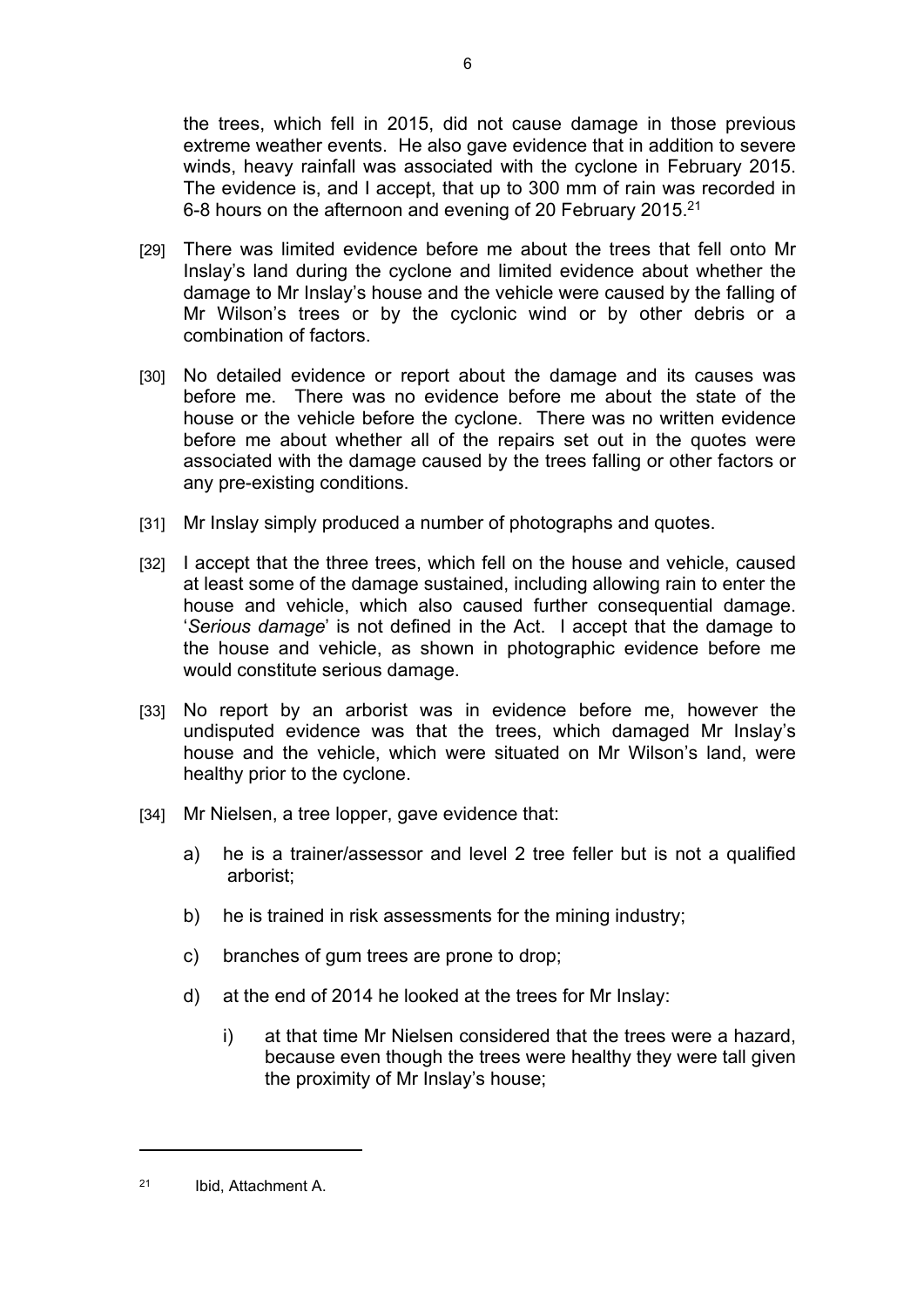- ii) who did not have the financial resources to pay to have them professionally lopped;
- e) gum trees are prone to fall in cyclones.
- [35] Mr Inslay's evidence is that he spoke to Mr Wilson about his concerns that Mr Wilson's trees, which fell in the cyclone, might fall on his house. His evidence is that he spoke to Mr Wilson on at least three occasions.
- [36] One occasion was in or near his shed in 2014. Mr Wilson accepted that Mr Inslay mentioned that he should be chopping down his trees in 2014.
- [37] Another occasion was about three weeks before the cyclone hit in February 2015, when Mr Wilson had stopped whilst driving on the easement. Mr Wilson's evidence was that he could not recall this conversation.
- [38] Mrs Lambrick, another neighbour, gave evidence that she overheard part of the conversation between Mr Inslay and Mr Wilson, which occurred on the easement. Her recollection was that the conversation occurred during the cyclone warnings in February 2015 and that Mr Inslay asked Mr Wilson if he could lop the trees and that he pointed to the '*second tree'*. Mrs Lambrick was cross-examined on her evidence. I am satisfied that this discussion took place and that she overheard part of it.
- [39] There was no evidence before me about whether in the time available Mr Wilson could reasonably have secured a tree lopper or arborist to perform the work required. There was no evidence before me of what was the required work.
- [40] The third occasion, upon which Mr Inslay relies, was also on the easement when Mr Wilson was checking his mail. Mr Inslay's recollection was that his brother-in-law was upstairs on that occasion. Mr Wilson's evidence was that he could not recall this conversation.
- [41] Mr Tucker, Mr Inslay's brother-in-law, gave evidence that one Christmas time, when visiting Mr Inslay's house, he recalled seeing Mr Inslay and Mr Wilson talking and Mr Inslay pointing to trees. However, he conceded that he did not really know what was said. I place little weight on this evidence.
- [42] There is limited supporting evidence about the three occasions. Much of the supporting evidence relied upon by Mr Inslay, given by friends and relatives, is simply that Mr Inslay discussed with them his concerns about Mr Wilson's trees. This is not evidence that Mr Inslay discussed his concerns with Mr Wilson.
- [43] Some of the supporting witnesses state that Mr Inslay mentioned to them that he had contacted the neighbour about his concerns. This is hearsay evidence. Some of them do not identify that the relevant neighbour to which they refer was in fact Mr Wilson. Hearsay evidence is not generally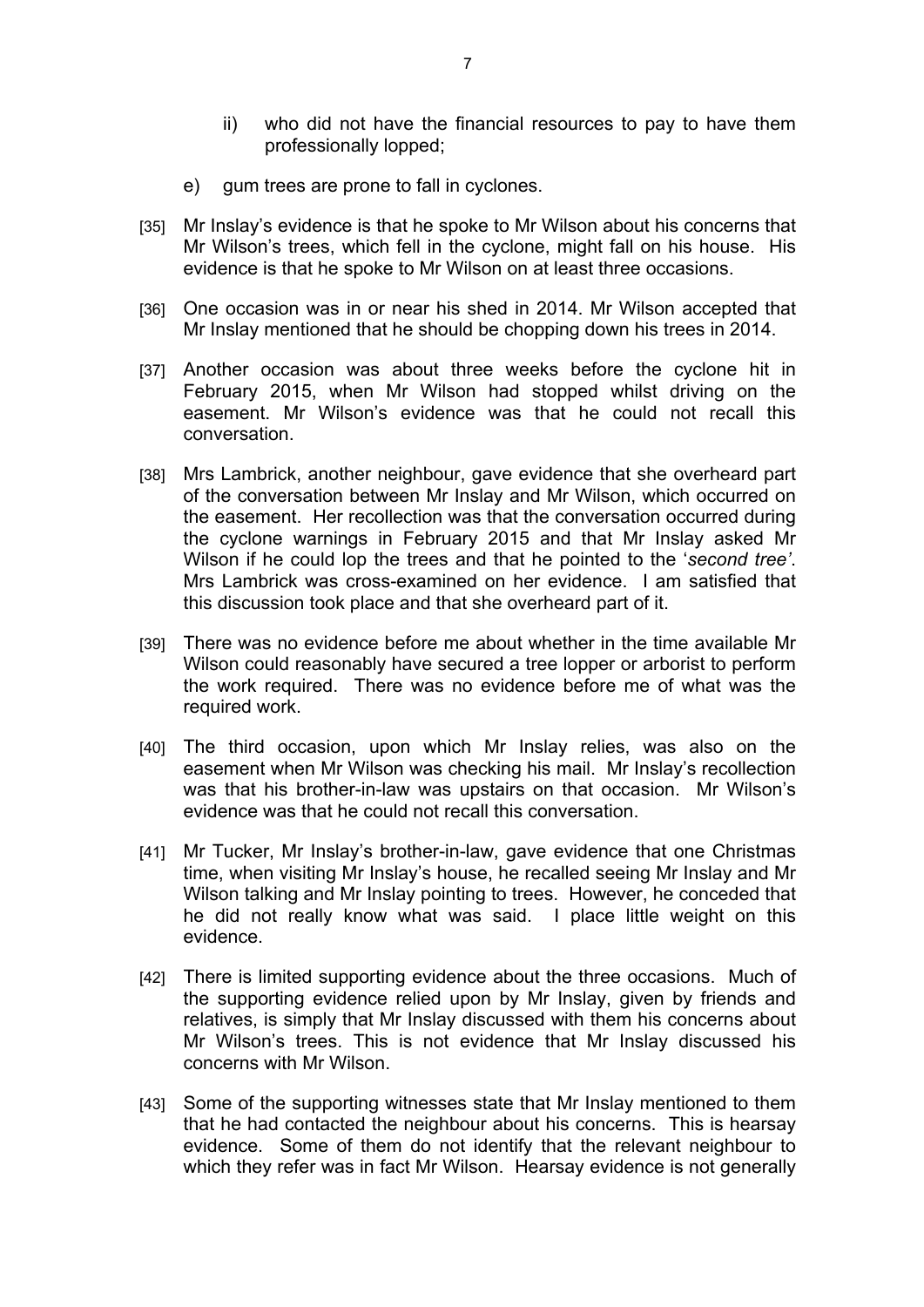admissible as evidence of the truth of what a person was told, as distinct from evidence that a person was told something. Whilst the Tribunal is not bound by the strict rules of evidence<sup>22</sup> I place little weight on this hearsay evidence.

- [44] Mr Inslay's oral evidence was that he was only concerned about the trees within falling distance of his house, as distinct from other trees on Mr Wilson's land and that he pointed to the trees when discussing it with Mr Wilson.
- [45] I accept Mr Inslay's evidence that he was concerned about trees on the easement falling on his house.
- [46] Mr Wilson's evidence, which I also accept, was that he could not recall any specific concerns being raised about specific trees.
- [47] In view of the lack of specificity in the way Mr Inslay conducted this proceeding and gave his evidence, I find it is more likely than not that he did not make his concerns clear to Mr Wilson about which trees he had an issue with and why he had an issue with them.
- [48] Mr Inslay acknowledged that:
	- a) he had never formally requested Mr Wilson remove specific trees prior to the trees falling in the cyclone; and
	- b) he had never presented to Mr Wilson a report by an arborist or other relevant information from an expert, including the advice from Mr Nielsen, the tree lopper, about the likelihood of specific trees falling in the direction of his house.
- [49] There is no evidence before me that Mr Wilson was aware that gum trees are prone to drop branches or prone to fall in cyclones or prone to fall after a lot of rain.
- [50] A number of Mr Inslay's witnesses essentially gave evidence that Mr Wilson did not carry out regular maintenance of his trees in the same way, which the previous owner carried out maintenance and that the trees posed a risk to Mr Inslay. I place little weight on this evidence because it was quite vague<sup>23</sup> and based on observations by people, who did not hold relevant qualifications to express such opinions. I do not doubt that each of them gave their evidence honestly.
- [51] There is little evidence before me about what Mr Wilson's regime for the maintenance of his trees had been. However, as previously identified in these reasons the trees, which fell, were healthy. Mr Inslay did not produce evidence of the maintenance or lopping short of removing the

<sup>22</sup> *Queensland Civil and Administrative Tribunal Act* 2009 (Qld) (QCAT Act), section 28(3)(b).

<sup>&</sup>lt;sup>23</sup> The trees to which reference was being made were not specified.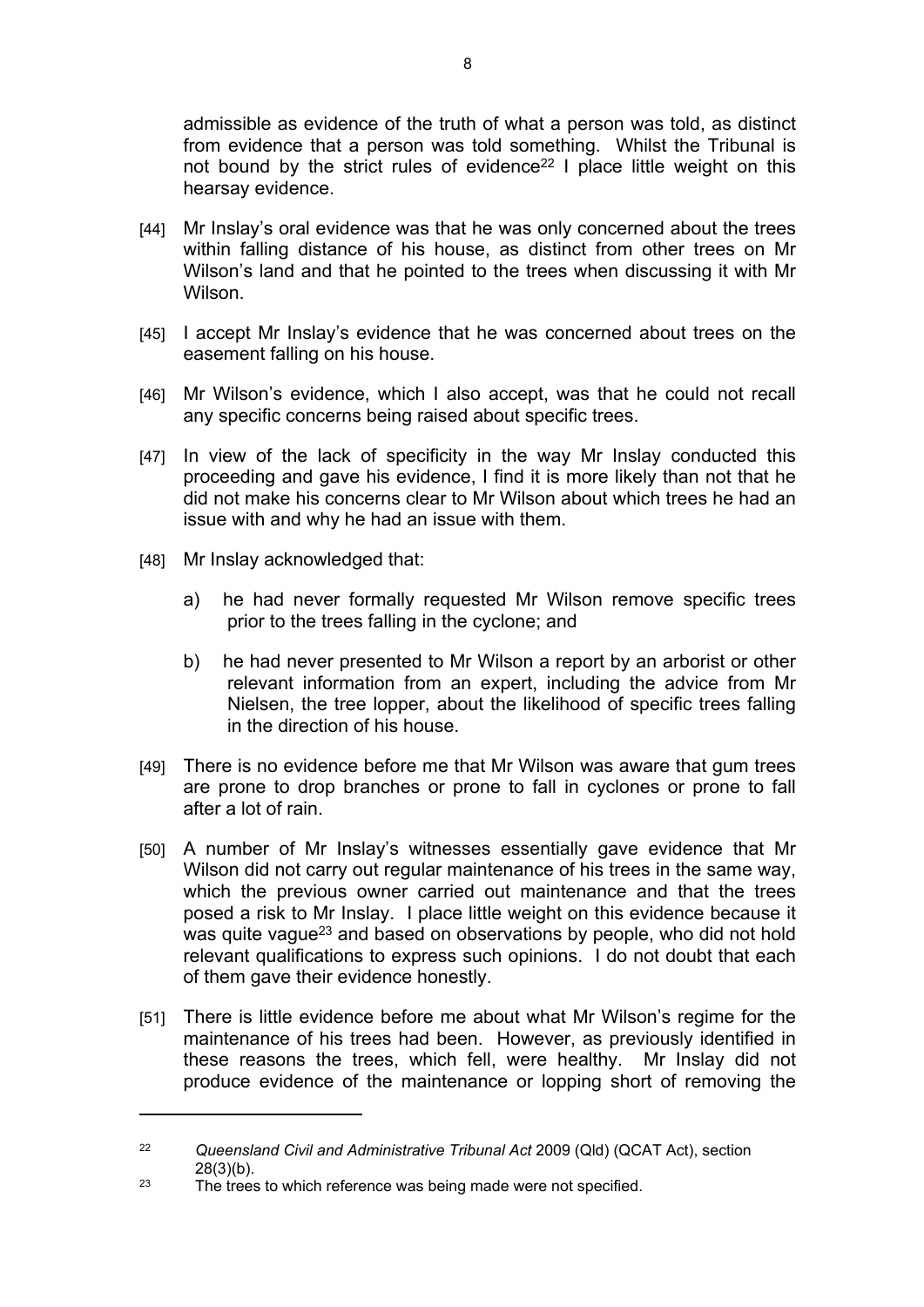trees, which Mr Wilson ought reasonably to have undertaken to minimise the likelihood of the trees causing damage or falling.

- [52] Mr Inslay's position is largely that:
	- a) Mr Wilson had not trimmed the trees regularly since he purchased his land in 1997 and in that time the trees had grown sufficiently tall so that if they fell in the direction of his house they would hit it;
	- b) it is well known that gum trees are prone to fall in cyclones;
	- c) Yeppoon is in a region prone to cyclones;
	- d) Mr Wilson had a duty to maintain the trees so he shouldn't have needed to ask Mr Wilson to lop or remove the trees;
	- e) the tops of the trees did not snap, they came out '*roots and all*';
	- f) they live on the top of a hill so that it is to be expected that it is windy;
	- g) it is to be expected that trees will fall over after a lot of rain.
- [53] Mr Wilson's evidence was that the trees were mature when he bought the land. There is no clear evidence before me about how much the trees had grown or the extent to which they had been trimmed.
- [54] Whilst the primary consideration under the Act is the safety of any person<sup>24</sup> the Act also recognises the importance of trees in residential neighbourhoods. It makes clear that a living tree should not be removed or destroyed, unless the issue cannot otherwise be satisfactorily resolved.
- [55] Mr Wilson's evidence is that if he had known that the trees were likely to drop branches or told of the specific risk of specific trees falling he would done something about it.
- [56] On the evidence before me, I find that something other than Mr Wilson's three trees has contributed to the serious damage sustained.
- [57] Those other things are the winds and heavy rainfall associated with a category 5 cyclone. I find that it is more likely than not that the wetness of the soil contributed to the trees falling over in the high winds.
- [58] Another matter, which contributed to the serious damage sustained, was Mr Inslay's failure to inform Mr Wilson in a clear way of the information he received from Mr Nielsen about Mr Nielsen's hazard/risk assessment. As stated earlier in these reasons, I am not satisfied that Mr Inslay made Mr Wilson aware of specific concerns about specific trees.

<sup>24</sup> The Act, section 71.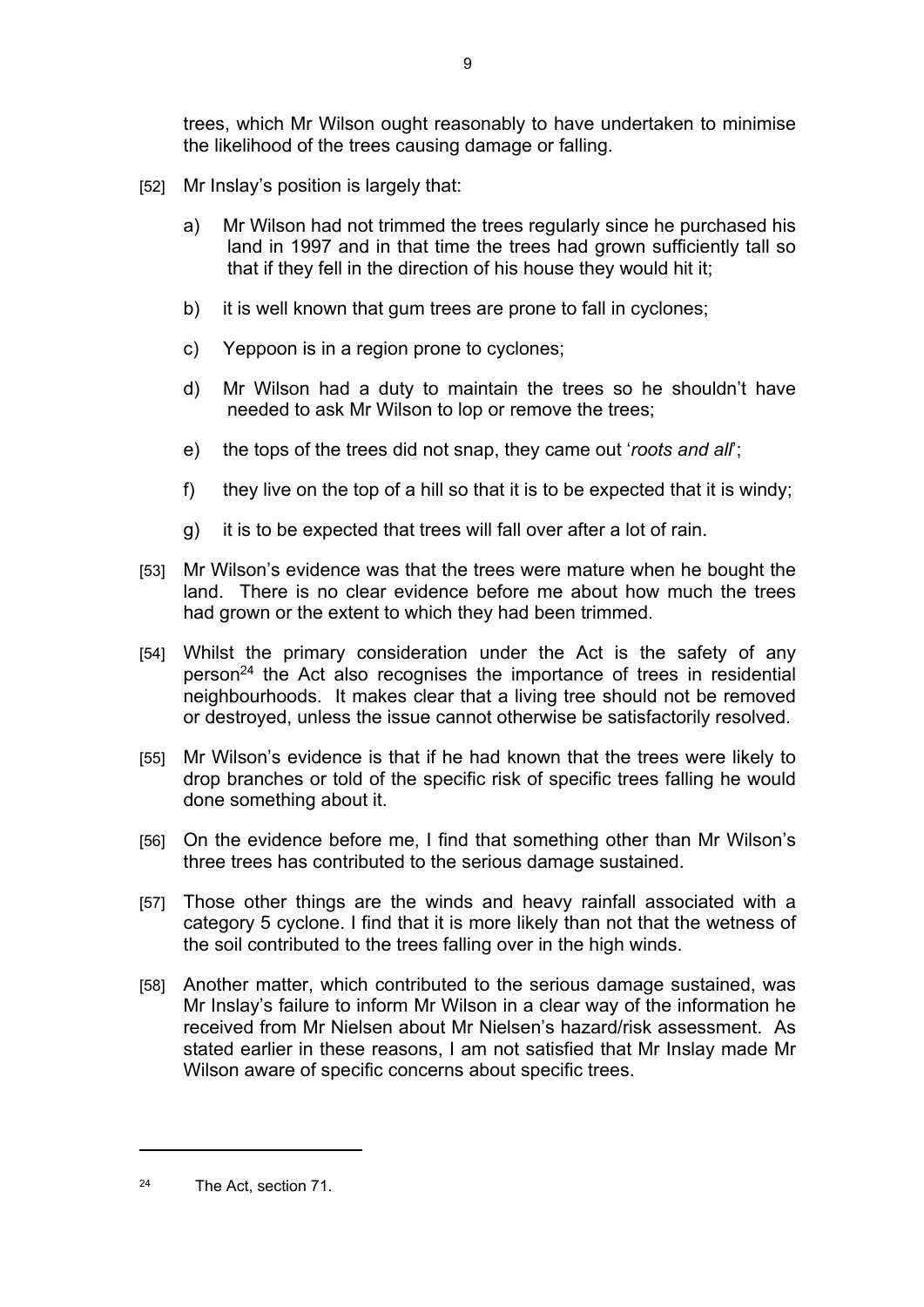- [59] In these circumstances, I am not satisfied that an entitlement to compensation has been established, even if the pre-requisites had been established.
- [60] I make some further comments about the evidence of loss.
- [61] Mr Inslay produced quotes to repair the damage to his land and property, namely his house and a vehicle, totalling \$28,595.39. The quotes were as follows:
	- a) Ray Burrows Plastering to remove and dispose of water damaged plasterboard and re-sheet in the sum of \$1,950.
	- b) Ultimate Flooring Xtra pull up and dispose of existing carpets and to supply and install new carpet in the sum of \$2,038.60.
	- c) Keppel Coatings painting interior and exterior in the sum of \$2,061.95.
	- d) Marty Flowers, builder to repair cyclone damage to dwelling as listed in the sum of \$18, 266.60 (incl GST).
	- e) Yeppoon Panel & Paint to repair a Toyota land cruiser in the sum of \$4,278.24 (incl GST). This quote notes the owner as Jay Inslay, who I understand is Mr Inslay's son. Mr Inslay's oral evidence is that he is the owner of the vehicle but that he allows his son to use it. In the absence of evidence to the contrary, I accept that Mr Inslay is the owner of the vehicle.
- [62] Mr Inslay's oral evidence was that he only obtained one quote for each item of work. Mr Wilson contended that Mr Inslay ought to have obtained more than one quote but did not lead any specific evidence himself as to the reasonable costs to repair.
- [63] Mr Wilson also contended that Mr Inslay, a carpenter, and some associates had repaired his house and he ought not be permitted the costs claimed if I found he was liable to pay compensation.
- [64] During the course of the hearing, arrangements were made for Mr Flowers to give oral evidence by telephone about his quote and be questioned by Mr Wilson and by myself. Mr Flowers gave frank evidence. His evidence, which I accept, was that Mr Inslay had performed temporary repair work before he attended to provide his quote and that his quote did not factor in any premium arising out of being particularly busy at the time.
- [65] I accept Mr Inslay's evidence, which was supported by Mr Flower's evidence, that he had made some temporary repairs to the house but had not yet rectified the damage to the house to which the quotes relate.
- [66] Mr Wilson and I questioned Mr Inslay about the various quotes and the need for the items of work. Based on the evidence before me, it is likely that most of the work set out in the quotes in respect of the house was